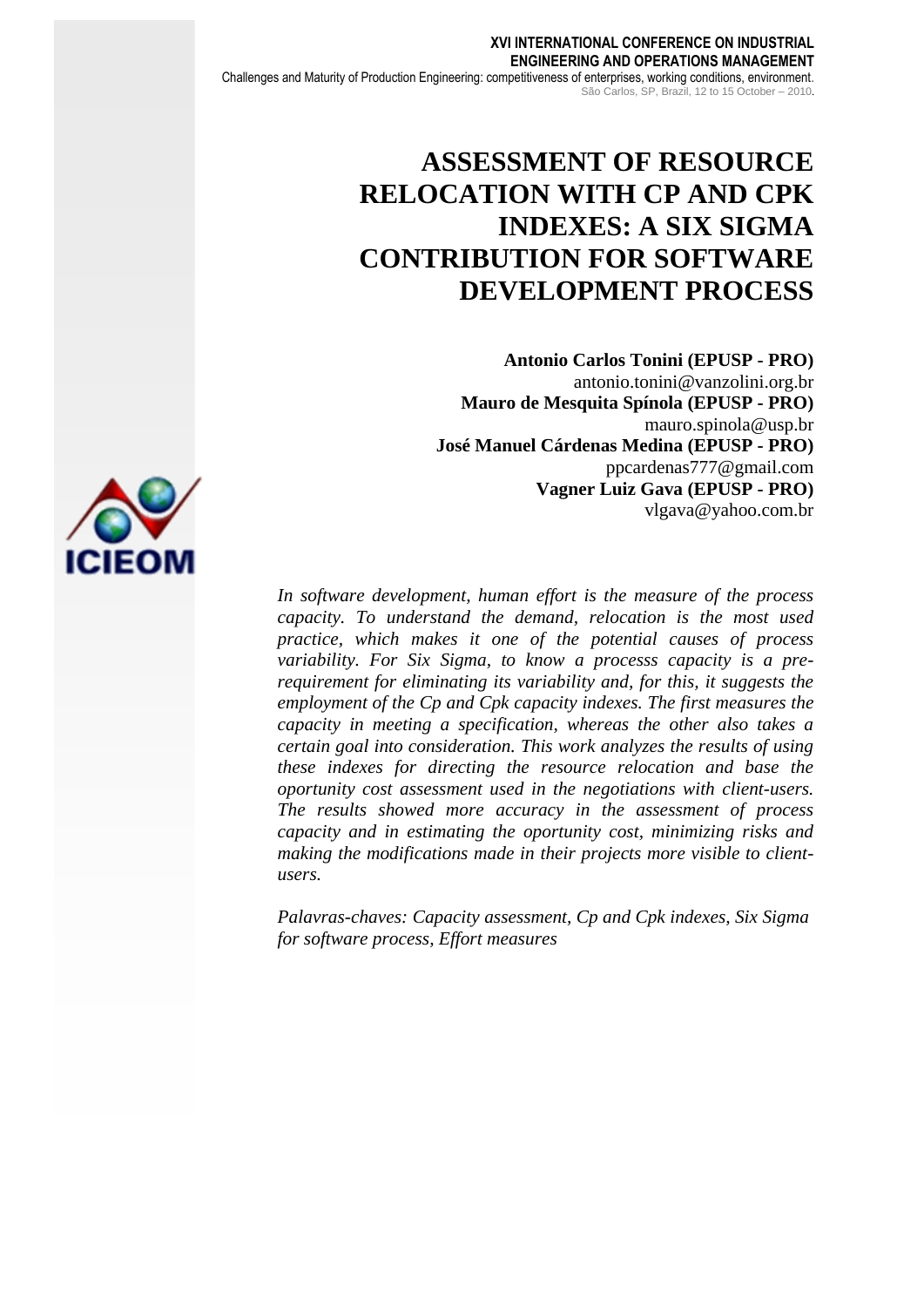

# **1. Introduction**

Software client-users want developers to deliver products with high quality, rapidly – according to their urgency perception, at low price and, also, that developers provide them with the necessary support during the whole life cycle they use the software, notwithstanding what this may mean to the developer (CHRISSIS et al., 2006).

For software developers, the ideal situation would be to be able to always see to each of the projects according to the conditions proposed, which would mean the maximization of the financial return (ZUBROW and CHASTEK, 2003).

If they cannot have on the adequate capacity and availability, the organization developers cannot satisfactorily meet the demand, which at the extreme, prevents from attaining the expected level of profitability and negatively affects client-user's satisfaction; in case the amount of resources available is exaggerated, it causes idleness that will corrode profitability. The situation is aggravated the more projects compete for the same resources at the same time, which at least causes a delay for the one that loses the resource (CARD, 2002).

For intensively using interaction and an intellectual iteration between clients-users and developers, the basic resource for determining the development time and the cost is the effort applied by the developers (AMARAL et al., 2007).

One of the techniques recommended by Six Sigma is the use of Cp and Cpk capacity indices. They express the process capacity in producing adequate results. While the Cp index measures the total extent or potential of the process, based only on data obtained from the process (developer's view), the Cpk index makes the same assessment also taking into consideration a certain goal proposed faced with the average (expectation) of the process (client-user's view) (PARCHAMI and MASHINCHI, 2010).

These indices, named **c**onventional process capability indices, have been used widely and successfully in most of today's manufacturing sectors. These process capability indices, however, can only measure the process consequence resulting from various combinations of process mean and process variance on site by measuring the output without concern as to cost (JEANG and CHUNG, 2009).

Some design constraints are the restrictions resulting from the process capability limits, the feasible process range, and the functionality requirements (PARCHAMI and MASHINCHI, 2010).

This work analyzes the results of a practical experience in the use of these indexes for assessing the development teams' effort in some projects in an ERP software developer organization, in which resources relocation is a vital condition for businesses. Capability indices employment has allowed identifying the causes of effort variation and directed the opportunity cost assessment of the resources relocation among the projects.

An example about effort relocation is introduced to demonstrate the applicability of the presented approach so that the optimal mean and tolerance values can be determined using Cp and Cpk indices. Besides contributing to the improvement of the financial results of these projects, the commercial relations with client-users that benefited from the acceleration of their projects turned more transparent, which contributed to increasing client-users' reliability in the developer organization management. For secrecy reasons, only samples of some projects are presented.

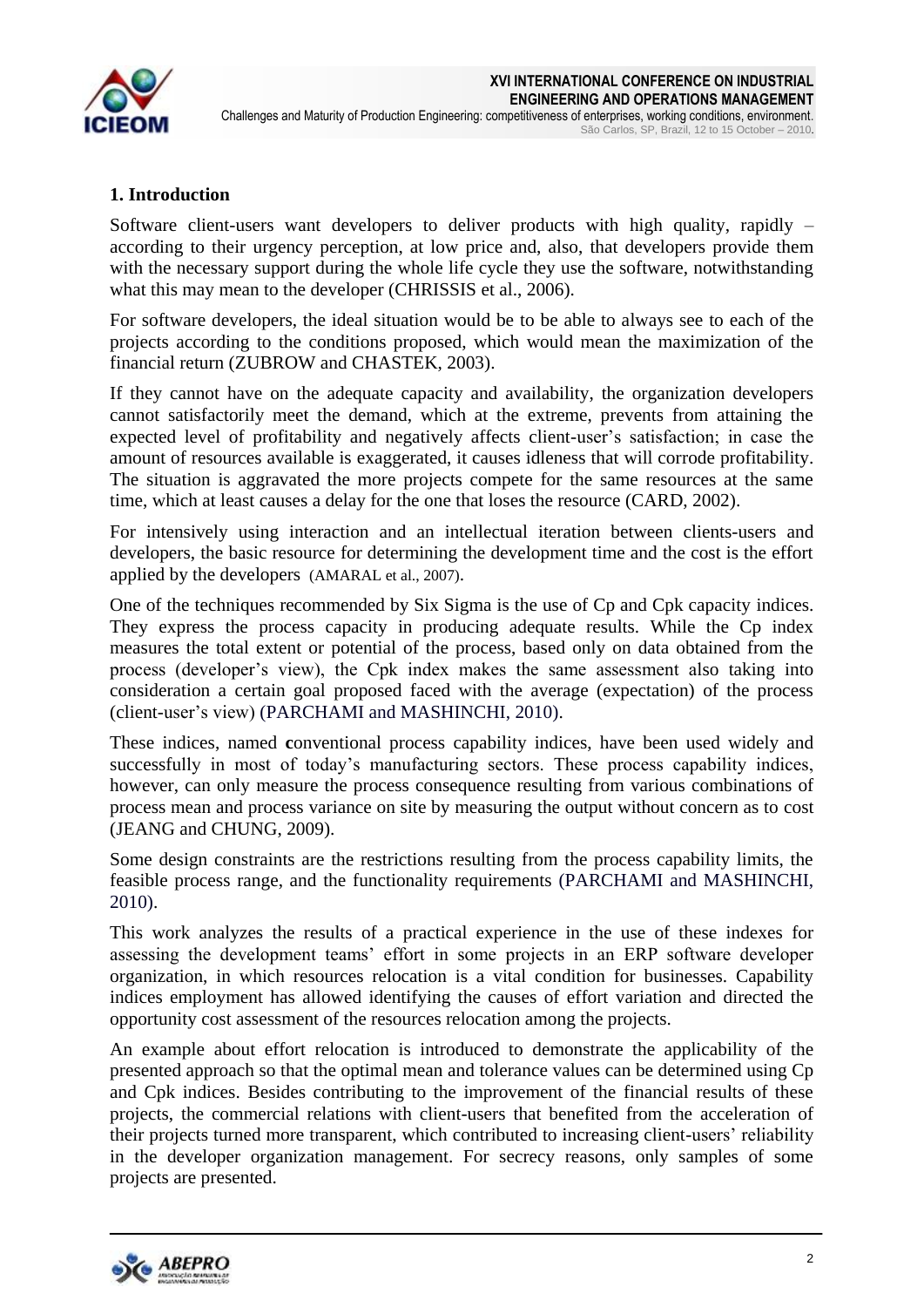

# **2. Software Production**

Software production is, at the same time, an artcraft activity, which depends on human creativity, and an industrial activity, liable of organization. The software development phases are: conception, conceptual design, construction, tests and implementation, which present scope, competencies, works, participation, intermediary products and specific efforts (ZUBROW and CHASTEK, 2003).

In the initial (conception) and final (implementation) phases, it is necessary for the client-user to participate more than in the intermediary phases, since this is when the client-user explicits its requirements and starts using the software in its work routines, respectively. In these phases, any estimation is subjected to higher variation, because the developer is not responsible for control the work or the client-user availability. In the intermediary phases (conceptual design, construction and tests), practically only the developers participate; the estimations thus tend to be more stable and standardized, offering better control opportunity (FLORAC and CARLETON, 1999; BIEHL, 2004; FAN *et al.*, 2009).

Owing to the fact of intensively using interaction and intellectual iteration between clientsusers and developers, the estimation base of this activity is the amount of employed time of human resources. The effort is the measure of process capacity to meet the projects demands. As the effort effectively employed for conducting an activity is only known after it really ends, it is necessary to make an estimation that is used to remunerate resources, including the Return-of-Investment (ROI) (MISTRIK *et al.,* 2010).

The determination of a standard time is a statistical shortcut that can be obtained by a combination  $(\alpha)$  between the history recorded by the organization in similar projects and by the goals to be attained, both at the organization level and for the project itself, the business scale economies (optimistic time), variability and uncertainty (pessimistic time) (DINSMORE and COOKE-DAVIES, 2006).

The effort is liable of variation for a number of causes, such as: technological evolution, requirements instability, project complexity, developers proficiency, work procedures effectively conducted, workload instability, resources relocation (volume and frequency) from one project to the other, partial delivery of the software functionalities, among others. These causes call for adjustments and refining of the effort calculated, both as a whole and for each development phase (KAN, 2002) (ZUBROW and CHASTEK, 2003).

The effort assessment undergoes an adjustment that takes into account the expectation of the best (optimistic time  $-$  OT), the worst (pessimistic time  $-$  PT) situation and the history (HI), as shown by the following formulation (DINSMORE and COOKE-DAVIES, 2006):



In general, the optimistic time (OT) is smaller than the historical time (HI) and and this is smaller than the pessimistic time (PT). The closer it is to the pessimistic time of the negotiation with the client-user, the greater will be the margin of negotiation and the possibility of accelerating project, and the smaller the negative impact caused on project, in case a resource is lost (DINSMORE and COOKE-DAVIES, 2006).

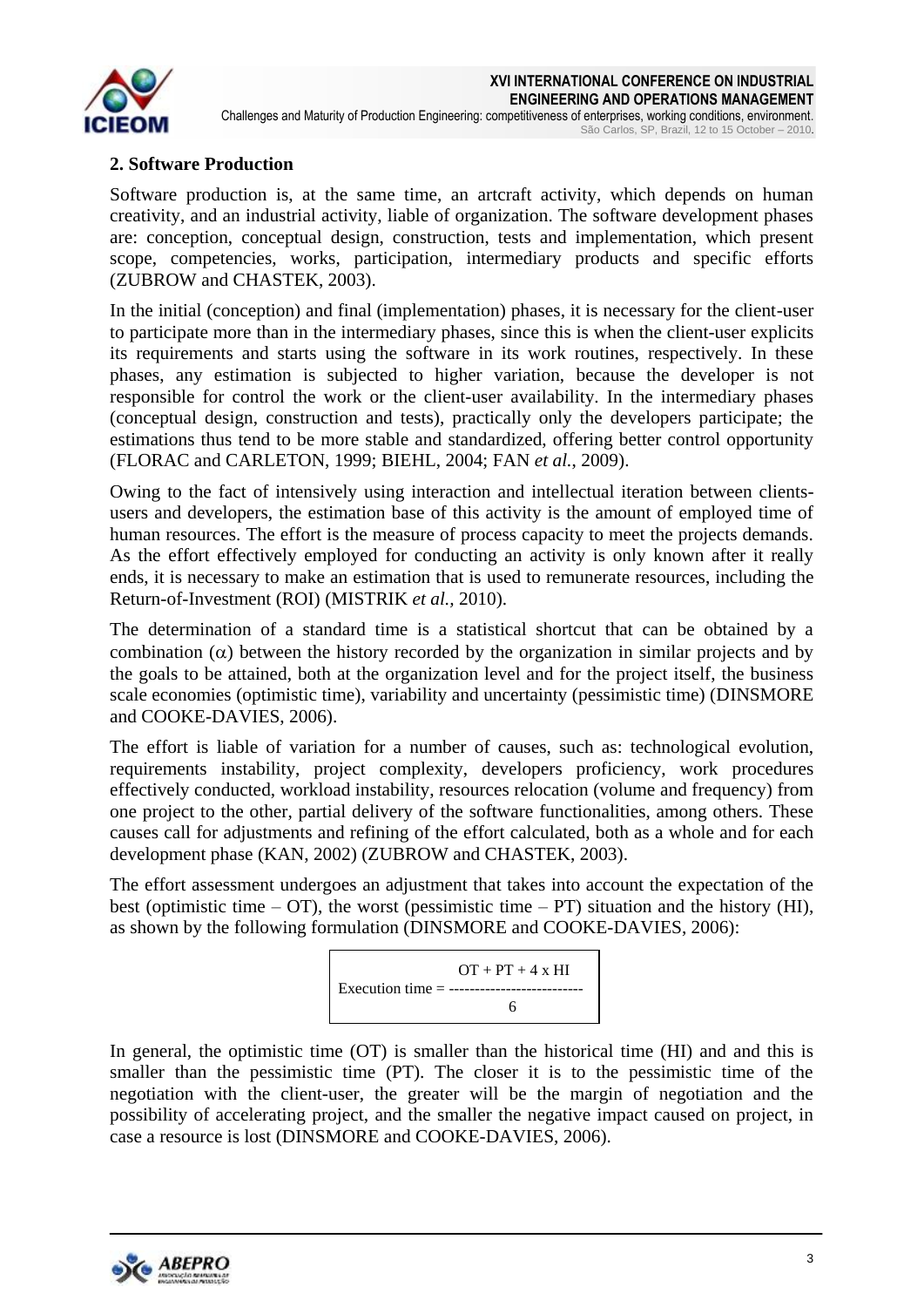

The deadline foreseen is the ratio between the effort foreseen and the amount of resources allocated in executing the project. The linear ratio between the variables is merely a conceptual simplification, since, not necessarily, by alter the numerator or denominator, the ratio is not proportionally altered. The estimations must be founded on facts and on the history of the organization that denote its capacity in meeting them, honoring the commercial conditions negotiated and guaranteeing the expected return. The development process attributes must be fully measurable or, when merely noticed, possible of being expressed in numbers and in monetary value (CARD, 2002; MISTRIK *et al.*, 2010)

# **3. Process capacity assessment**

Any process presents some sort of variation, the causes of which may be divided into two groups: common or special. Special causes generate variations that affect the process behavior in an unpredictable way, generating results off the control boundaries and producing results totally discrepant concerning the other values (SARGUT and DEMIRORS, 2006).

A process is under control (or statistically stable or foreseeable) when only common causes produce the variability. They affect all the individual values of the process and can only be reduced or eliminated by changes or improvements in the process. The normal operation of a process is defined in terms of the average ( $\mu$ ) and of the standard deviation ( $\sigma$ ), within the ( $\mu$ )  $-$  3  $\sigma$ ) bandwidth up to ( $\mu$  + 3  $\sigma$ ). These points are considered the natural boundaries of any process, or more precisely, control boundaries (respectively, lowest: low control limit - LCL and highest: upper control limit - UCL) (SARGUT and DEMIRORS, 2006; RAMOS, 1995).

A process is capable if the variation is between the specification boundaries (lowest: LIE and highest: LSE) imposed by the client-users and by the management; in case it is not within these boundaries, the process is said to be incapable of meeting the requirements. The narrower the dimension (difference between the highest and lowest specification boundary, defined by the lowest and highest points, respectively, low specification limit – LSL and upper specification limit - USL), the better the process, as it presents smaller variation (HARRY, 1998).

If the upper and lower specification limits (SLs) of a process are imprecise the ordinary capability indices are not appropriate for measuring its capability. The capacity assessment can be made for variables presenting a continuous behavior (such as time) or discrete (such as the number of flaws). In the case of continuous data, among other indices, the capacity study can be conducted by means of assessing indices: Cp and Cpk indices (oriented to the true capacity assessment) (GOH *et al.*, 1998) (MONTGOMERY, 2004).

When monitoring a process via a quality control charts, it is often useful to compute the capability indices for the process. Specifically, when the data set consists of multiple samples, such as data collected for the quality control chart, then one can compute two different indices of variability in the data. One is the regular standard deviation for all observations, ignoring the fact that the data consist of multiple samples; the other is to estimate the process's inherent variation from the within-sample variability. Note however, that this estimator is only valid if the process is statistically stable (SARGUT and DEMIRORS, 2006).When the total process variability is used in the standard capability computations, the resulting indices are usually referred to as process performance indices (as they describe the actual performance of the process), while indices computed from the inherent variation (within- sample sigma) are referred to as capability indices (since they describe the inherent capability of the process) (PARCHAMI and MASHINCHI, 2010).

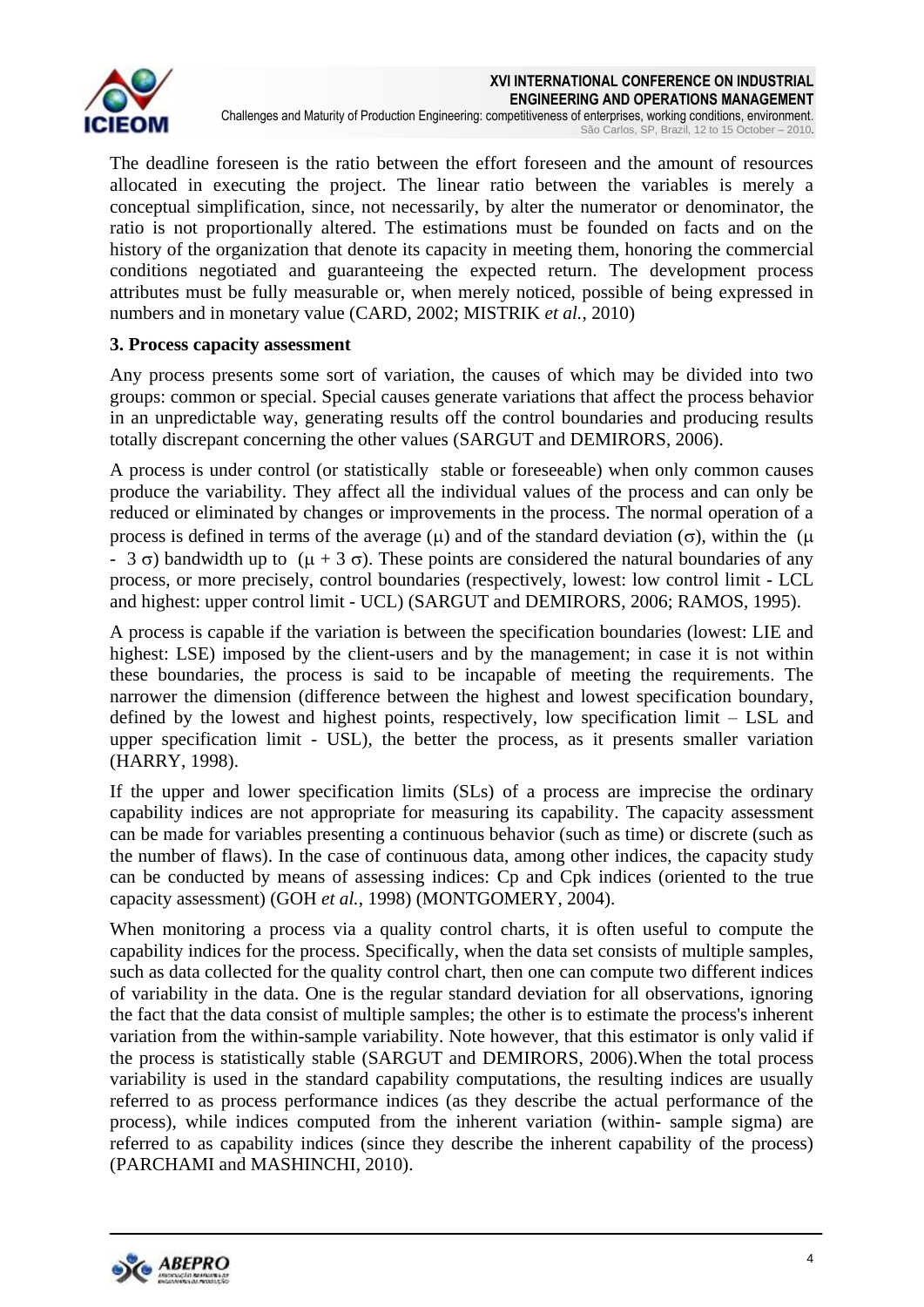

The need to remain competitive in order to survive in current world market has led the enterprises to consider how to minimize costs while maximizing quality. The process capability index (as Cp and Cpk indices) is a value which reflects quality status, thus enabling process controllers to acquire a better grasp of the quality of their on-site processes. They may be used for measuring their ability to carry out tasks our achieve production-related goals. In process capability analysis, the deviation between process mean and desing target can be reduced by having the process mean close to the design target without extra production costs being incurred (JEANG and CHUNG, 2009).

Every process has some variation and this can only be found through analysis of data collected during the operation (LIUKKONEN and TUOMINEN, 2003). The performance variation of any process affects the execution time, the costs and labor process as a whole, product quality and ultimately customer satisfaction (RAMOS, 1995). The variations can be attributed to any one of the elements the production process: inputs, process or management. The appeals may be caused by incorrect specification of raw materials, operation error, wear of machines and tools; is related to the production process, the cause can be attributed to working or incorrect, then, when related to management , the causes may be due to differences in planning or failure in the allocation of resources, among others (LOWRY et al., 1995).

Whereas the distribution of the results of a process is normal, changes can only be explained by causes or special or normal causes (RAMOS, 1995). Special causes are caused by uncontrollable events, produce results that are totally disparate, do not allow to establish a pattern or probability distribution and create instability in the process (MONTGOMERY, 2004). The normal distribution is a continuous probability distribution that often gives a a good description of data that cluster around the mean and describe any variable that tends to cluster around the mean. The graph of the associated probability densdty function is bellshaped, with a peak at the mean (LIUKKONEN and TUOMINEN, 2003).

Six Sigma is a structured methodology that improves quality by the continuous perfection of production processes either of an asset or of a service, by optimizing operations, by systemically eliminating flaws, taking into consideration all the important business aspects that that should differentiate the company for their client-users (MARASH, 2000; CAKMAKCI, 2009).

# **3.1. Cp capacity index**

This index corresponds to the ratio between the tolerance of the engineering specification or the client-user's (USL - LSL) and the total extent (total dispersion) of the natural boundaries of the process (UCL – LCL), measuring the potential capacity of the process (developer's point of view). It is not sensitive to data displacements (special causes) (Harry, 1998). The algebraic and graphic representations of this index are shown at picture 1.

PICTURE 1 – ALGEBRAIC REPRESENTATION OF Cp AND Cpk INDICES AND ITS GRAPHICAL REPRESENTATION

|  | $\sim$<br>.nk<br>mae | N.<br>.<br>uon<br>ни<br>. |
|--|----------------------|---------------------------|
|--|----------------------|---------------------------|

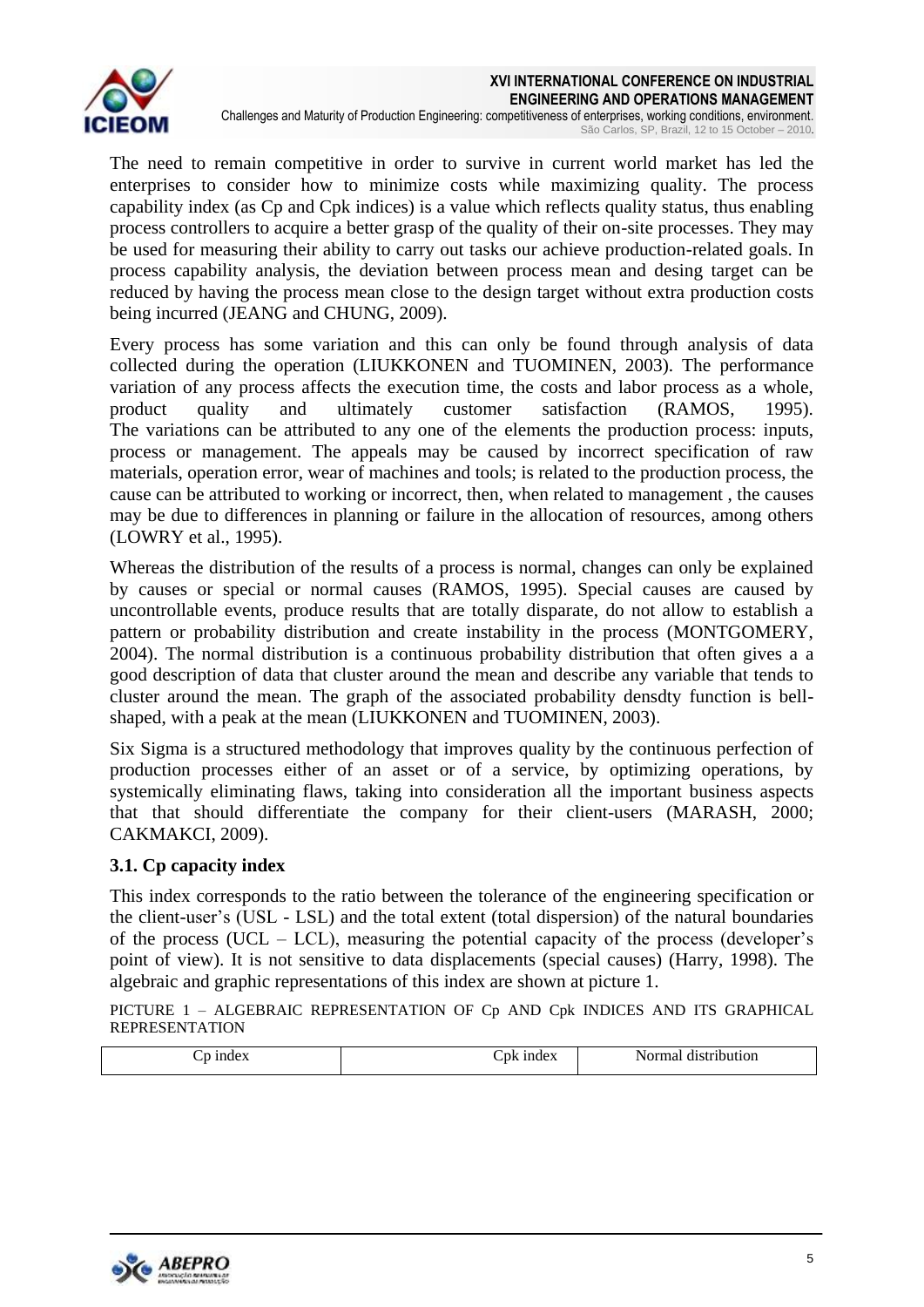

#### **XVI INTERNATIONAL CONFERENCE ON INDUSTRIAL ENGINEERING AND OPERATIONS MANAGEMENT**

Challenges and Maturity of Production Engineering: competitiveness of enterprises, working conditions, environment. São Carlos, SP, Brazil, 12 to 15 October – 2010.



where:

- $-\sigma$  is the process standard deviation,
- UCL is the highest control limit,
- $-LCL$  is the lowest control limit.
- USL is the highest specification limit and,
- LSL is the lowest specification limit.

The Cp values are interpreted as follows:

 $-If Cp < 1$ , then the process is incapable;

 $-If$  1  $\lt$  Cp  $\lt$  1.33, then the process has an average capacity;

 $-If Cp > 1.33$ , then the process has high capacity.

The higher the Cp index value, the greater the probability that the process abides by specifications.

# **3.2. Cpk capacity index**

The Cpk index considers the process average value and specification limits, which allows it to be interpreted as a measure of the real capacity of the process. This is an adjustment made to correct statistical distortions, which allows assessing the consistency of the process around its average. Once the process is stable, the assessment of this index does not consider the control limits. The Cpk is defined as the smallest value between Cpi and Cps, which are the Cp index calculated in relation to the lowest and highest specification limits, respectively (HARRY, 1998). The algebraic notation for Cpk is shown at PICTURE 1.

When a process in centered in the average, the Cp and Cpk values are the same.

# **4. Cp and Cpk indices use**

As seen above, the determination of the estimated time, as observed, is a statistical artifice that may be obtained by a combination between the historical average and the natural and random variations that influence the conduction of the process. For each activity, it is possible to establish three amounts of time, representing the boundary situations: best situation expected (optimistic time), worst situation expected (pessimistic time) and situation expected.

As the Cp and Cpk indices represent process capacity in producing values within certain boundaries, they may be used to explain (control limits) and adjust (specification limits) the relation between values of a certain variable that specify operation boundaries (PARCHAMI and MASHINCHI, 2010).

If this concept is applied to the time variable, it is possible to advocate that, the more capable the process (stable and efficient), the smaller the difference between optimistic and pessimistic time (or between optimistic time and normal time, or between normal time and pessimistic time) must be. Likewise, the inverse is also admissible, that is, the more incapable

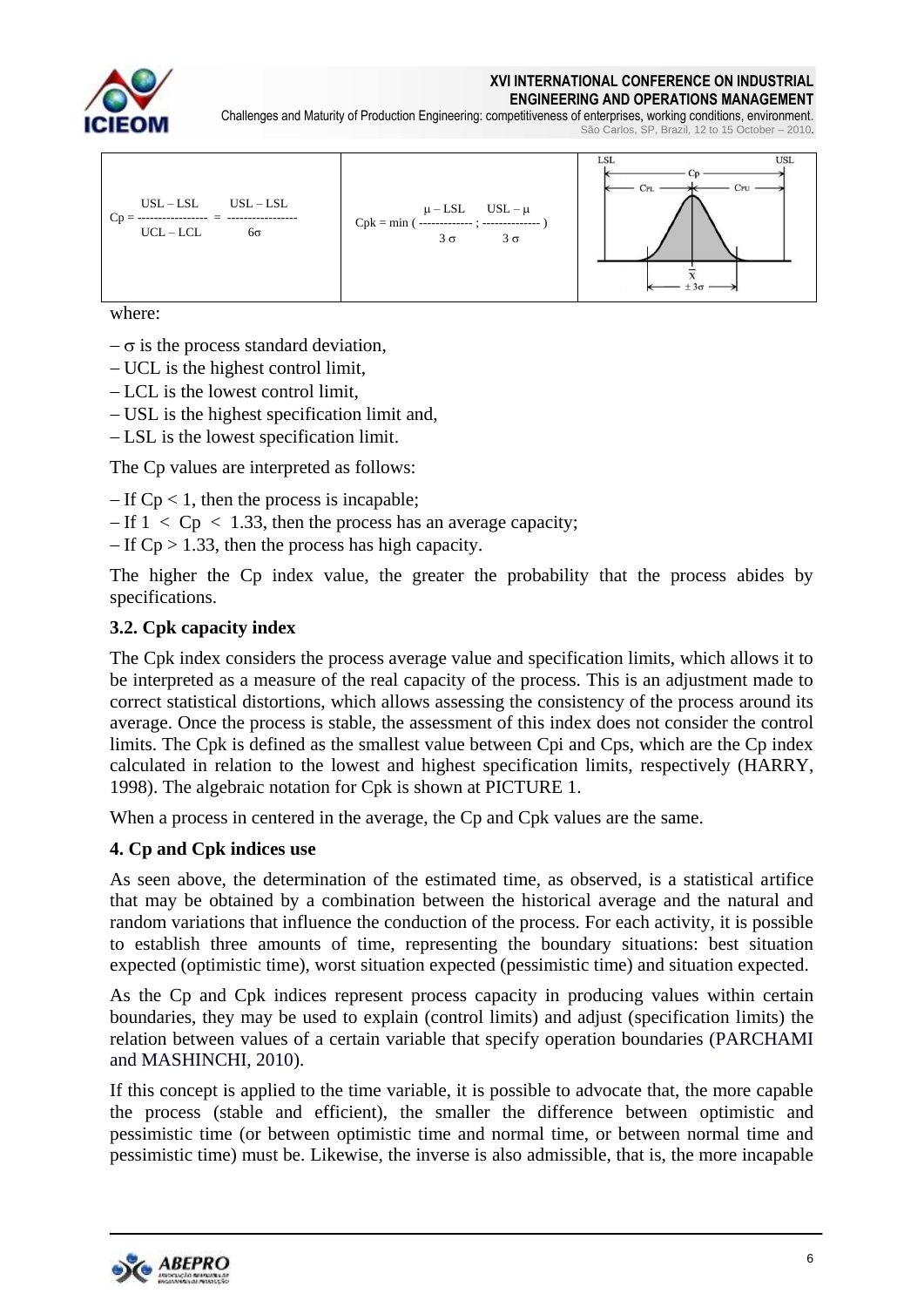

the process (unstable or inefficient), the greater the difference between the optimistic and pessimistic times must be (adapted from Card, 2002).

The index Cp is ripe to evaluate the data variation of a process. The closer the distribution curve, the smaller the variation and the higher the index value indicating Cp process capability in relation to meeting of what was specified. Therefore, the higher the value of Cp is the best process behavior (JALOTE and SAXENA, 2002; SPIRING, 2010).



The Figures 2a, 2b and 2c show three different behavior of the data variation of a process in relation to specification limits. A process becomes much more capable the smaller the variation.

The Cpk index is to analyze data concentration around the average. The farther away the value concentration in relation to the process mean, the more the process is incapable; it is showing at picture 3a, 3b and 3c (JALOTE and SAXENA, 2002; SPIRING, 2010).



Organizations must stop using the "goalpost" approach and instead use a procurement process that defines quality requirements in terms of the distribution about the target value. This idea may be understand in terms of the loss function. The loss function essentially says that the further a product or a service is from the target value, the greater the quality problems encountered by customers. This is where the process capability index, or Cp comes in to play. It is a measure of a process's ability to meet a specification or it is a measure of a group of items'nearness to the target value (RUFFNER, 1996).

# **5. Opportunity cost**

The opportunity cost is defined as the cost representing the sacrifice of choosing one alternative instead of another one or, rather, it is the value of the benefit one fails to gain for choosing one alternative instead of another one. This always occur in an exchange, loss, gain and substitution of resources in an activity (INNIS and LALONDE, 1994).

In any resource relocation between projects, one of them is favored, as it gets the resource, whereas the other is penalized, as it loses the resource and the benefit provided fails to occur,

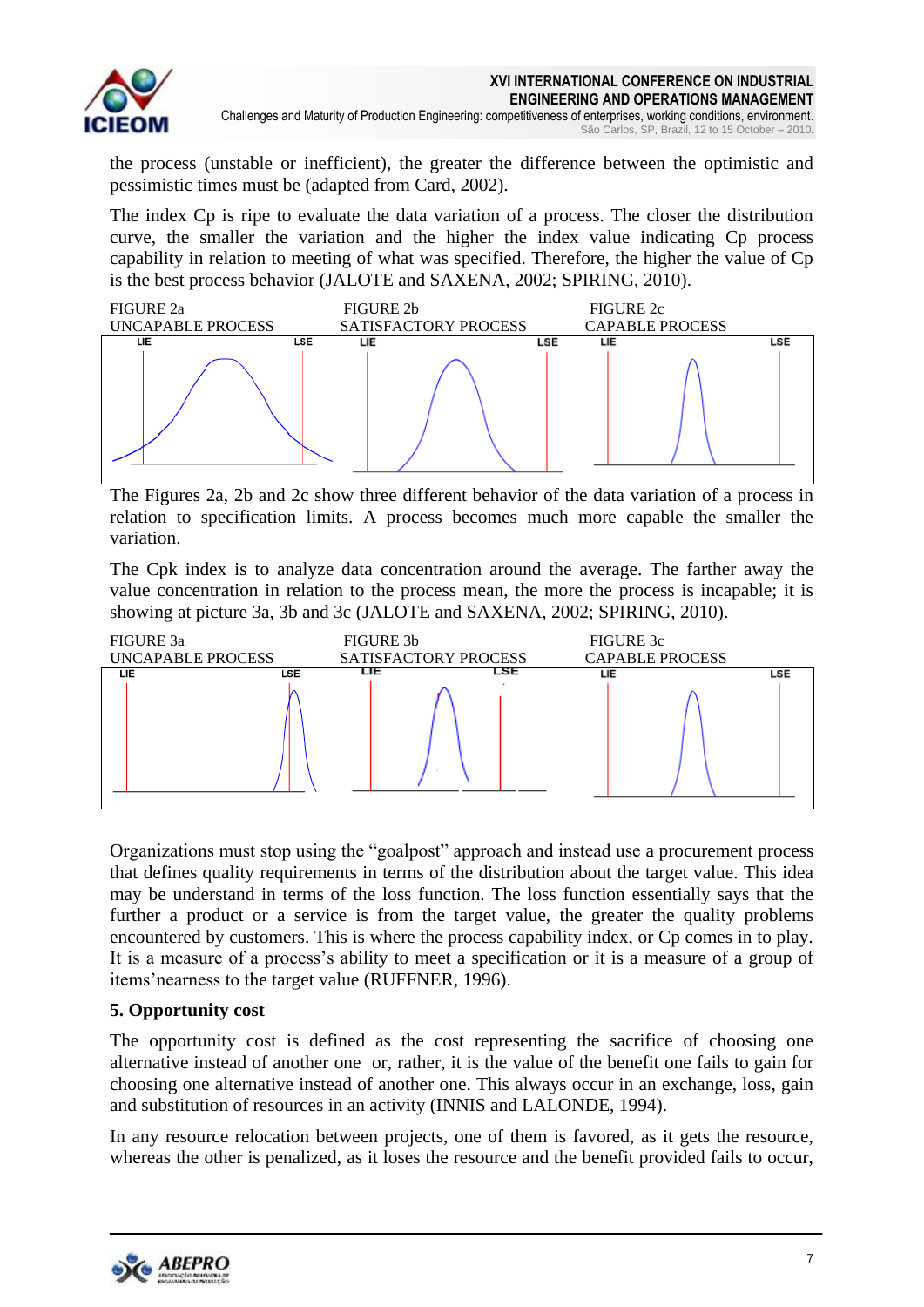

São Carlos, SP, Brazil, 12 to 15 October – 2010.

necessarily, in the same proportion. In this case, the main components of opportunity cost are (HOSSEINIFARD et al.,2009) (TARHAN and DEMIRORS, 2006):

- In the project that gets the resource: the project affords the cost of the resources transferred to it and also the cost concerning the accommodation of the new resources, the redistribution of work and the activity management; the benefit is manifested in the difference between the deadline formerly stipulated and the one effectively executed;
- In the project that loses the resource: the project affords the cost deriving from the delay caused, the cost concerning the accommodation of the remaining resources (increase in productivity), the redistribution of work and the activity management; the benefit provided is the parcel of cost of the resources transferred to the other project.

# **Pratical experience**

The case analyzed refers to a software developer organization, with expressive presence in the Brazilian market, classified among the ten largest makers of ERP systems and software for industrial automation. At present, every year an average of 200 projects of different scopes, complexity and effort are executed. The company was established due to a division in the business of an industrial group, of which it was the area of computational systems development and of embedded software for some industrial automation products. The partners in the company are ex-managers of the former IT area of the industrial group and, for this reason, its formation is highly impregnated with industrial managements concepts and deep taylorist view.

The great challenge is to meet the client-users' demands, competing with companies counting on expressive investment in Information Technology and in quality and maturity models. Internally, the great difficulty is to conciliate process stability with client-users' goals in terms of urgency, flexibility and service rendering, not always well defined and structured. Umtil it understood and systematized the developer-client-user relationship, the organization suffered some drawbacks, but this made it seek techniques and procedures that were adequate to its needs. One of the critical survival factors of the company is the constant relocation of developers from one project to another so as to manage to meet the engagements made. Formerly, both the specialties relocated and the amount of time involved were empirically decided upon, according to the pressure exerted by the client-user, who felt harmed, and threatened to give up the services rendered by the organization.

Among a series of strategies adopted, one was to make the managerial and directive boards aware of the need to use, in a corporative, gradual and extensive way, practices and techniques recommended by the Six Sigma methodology for solving problems such as the improvement of software processes.

This article analyzes the results of the Cp and Cpk indices as a support to the assessment of the development teams' effort, subject to variations due to constant relocation. The use of the capacity indices was promptly directed to the survey of values that were more consonant with the opportunity cost of resources relocation and, with this, count on more negotiation elements with the client-users. In the long term, the aim was to change the client-users' perception of its image, transmitting a high level of credibility in the estimations produced, based on historical data, which had been brought forward for quite some time.

When the use of these capacity indices were adopted, the following premises were determined:

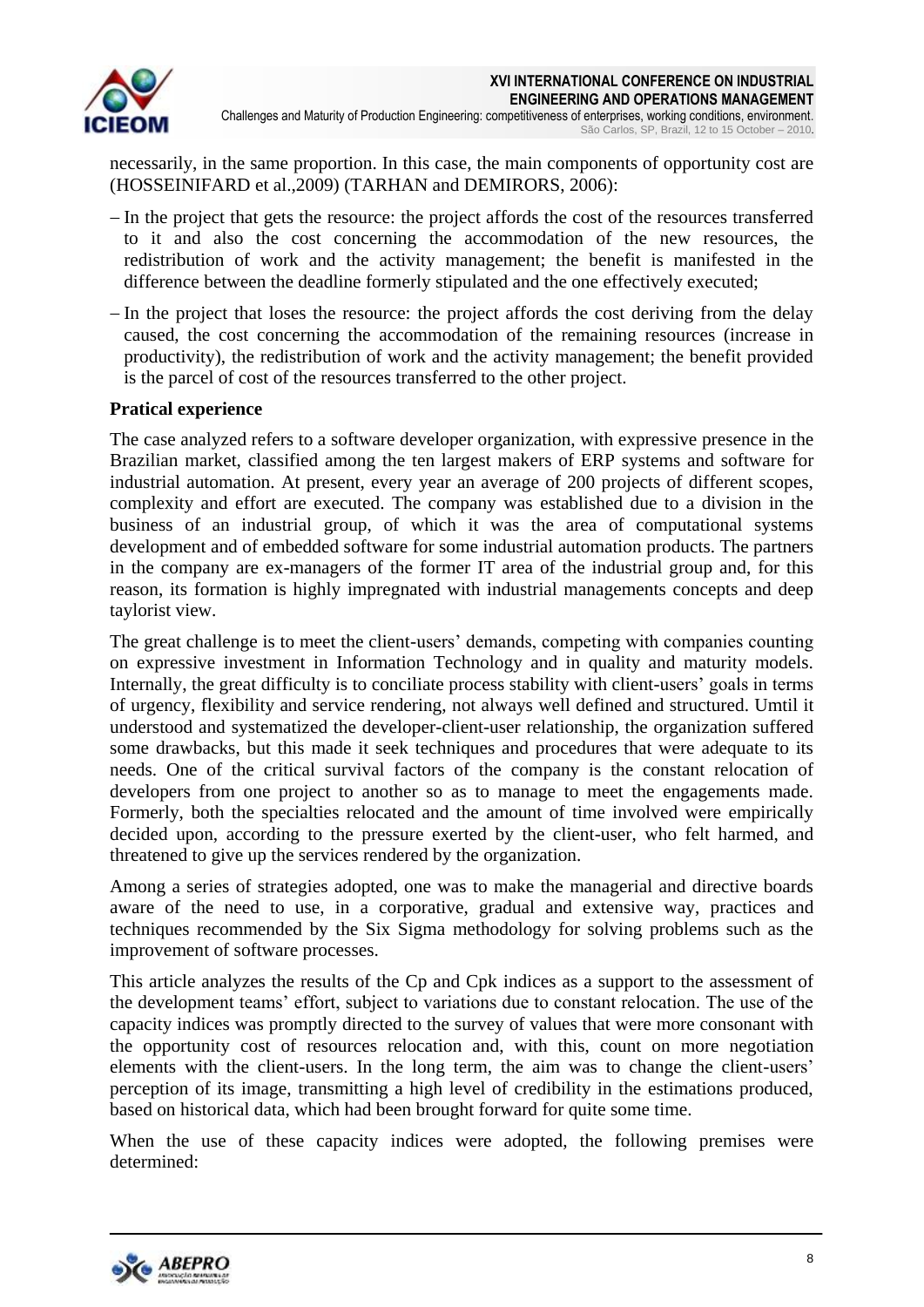

- $\alpha$  control limits = the lowest and the highest values recorded in the surveys,
- optimistic time (lowest specification limit) = historical time of the team  $\div$  1.05 (that is, a 5  $%$  goal);
- pessimistic time (highest specification limit) = historical time of the team x 1.33 (that is, 33% coverage);
- negotiation with the client-users in the bandwidth between the pessimistic and the historical time.

In the initial situation, the projects presented high data dispersion, which contributed for the organization to invest in the search for the main causes. Furthermore, several managers misunderstood the meaning of the Cp and Cpk capacity indices; instead of the correct capacity concept to meet an estimation, they understood the value of the result as the amount of effort necessary for a process. The main causes for the variability in processes were:

- very long waiting time between phases;
- rework for not having understood requirements;
- development process defined for each case in function of delay and pressure;
- systematic delay in delivery:
- lack of homologation of tests, generating rework after delivery.

Table 1 presents part of the data concerning the effort employed, collected from four fundamental processes in software development. The time unit adopted is the same for all the projects.

The fundamental processes of software development chosen were: requirements definition, design elaboration, software construction and implementation to the client-user.

The "before" column refers to the initial situation, when decisions were taken in the traditional fashion and the "after" column shows the values of the projects, the decisions of which were statistically supported; some causes of variability had already been dealt with and over 500 projects had already been executed. In each line, the projects "before" and "after" are similar in terms of scope, complexity, environment and effort foreseen.

| <b>Activities</b> | <b>Before</b>   |          | TABLE I = TIME DATA BASE OF ACTIVITIES IN TENT ROJECTS |          | <b>After</b>    |          |          |          |
|-------------------|-----------------|----------|--------------------------------------------------------|----------|-----------------|----------|----------|----------|
|                   | <b>Process1</b> | Process2 | Process3                                               | Process4 | <b>Process1</b> | Process2 | Process3 | Process4 |
| Project 1         | 0,34            | 1,72     | 3,56                                                   | 1,27     | 1,01            | 1,68     | 2,36     | 1,68     |
| Project 2         | 0,36            | 1,83     | 3,78                                                   | 1,35     | 1,13            | 1,89     | 2,64     | 1,89     |
|                   |                 |          |                                                        |          |                 |          |          |          |
| Project 10        | 0.61            | 3,11     | 6,43                                                   | 2,29     | 1,86            | 3,10     | 4,34     | 3,10     |
| <b>UCL</b>        | 0,83            | 3,93     | 9,02                                                   | 3,27     | 2,21            | 3,56     | 4,89     | 3,1      |
| <b>USL</b>        | 0,82            | 3,54     | 6,50                                                   | 2,27     | 2,20            | 3,30     | 4,53     | 2,87     |
| $\mu$             | 0,44            | 2,22     | 4,59                                                   | 1,64     | 1,17            | 2,15     | 3,20     | 2,08     |
| <b>LSL</b>        | 0,20            | 0,92     | 3,96                                                   | 0,14     | 1,14            | 1,47     | 3,09     | 2,07     |
| <b>LCL</b>        | 0,05            | 0,51     | 0,17                                                   | 0,01     | 0,14            | 0.73     | 1,51     | 1,06     |
| σ                 | 0.4091          | 0,5518   | 1,1421                                                 | 0,4074   | 0,1723          | 0,3500   | 0,3123   | 0,2345   |
| Cp                | 1,07            | 0,79     | 0,37                                                   | 0,87     | 2,01            | 1,35     | 1,8      | 1,44     |
| Cpks              | 1,02            | 0,30     | 0,35                                                   | 0,41     | 1,29            | 1,37     | 1,42     | 1,12     |
| Cpki              | 0,73            | 0,79     | 0,09                                                   | 0,96     | 1,01            | 1,34     | 1,34     | 0,86     |
| Cpk               | 0,73            | 0,30     | 0,15                                                   | 0,41     | 1,01            | 1,34     | 1,34     | 0,86     |

**TABLE 1 – TIME DATA BASE OF ACTIVITIES IN TEN PROJECTS**

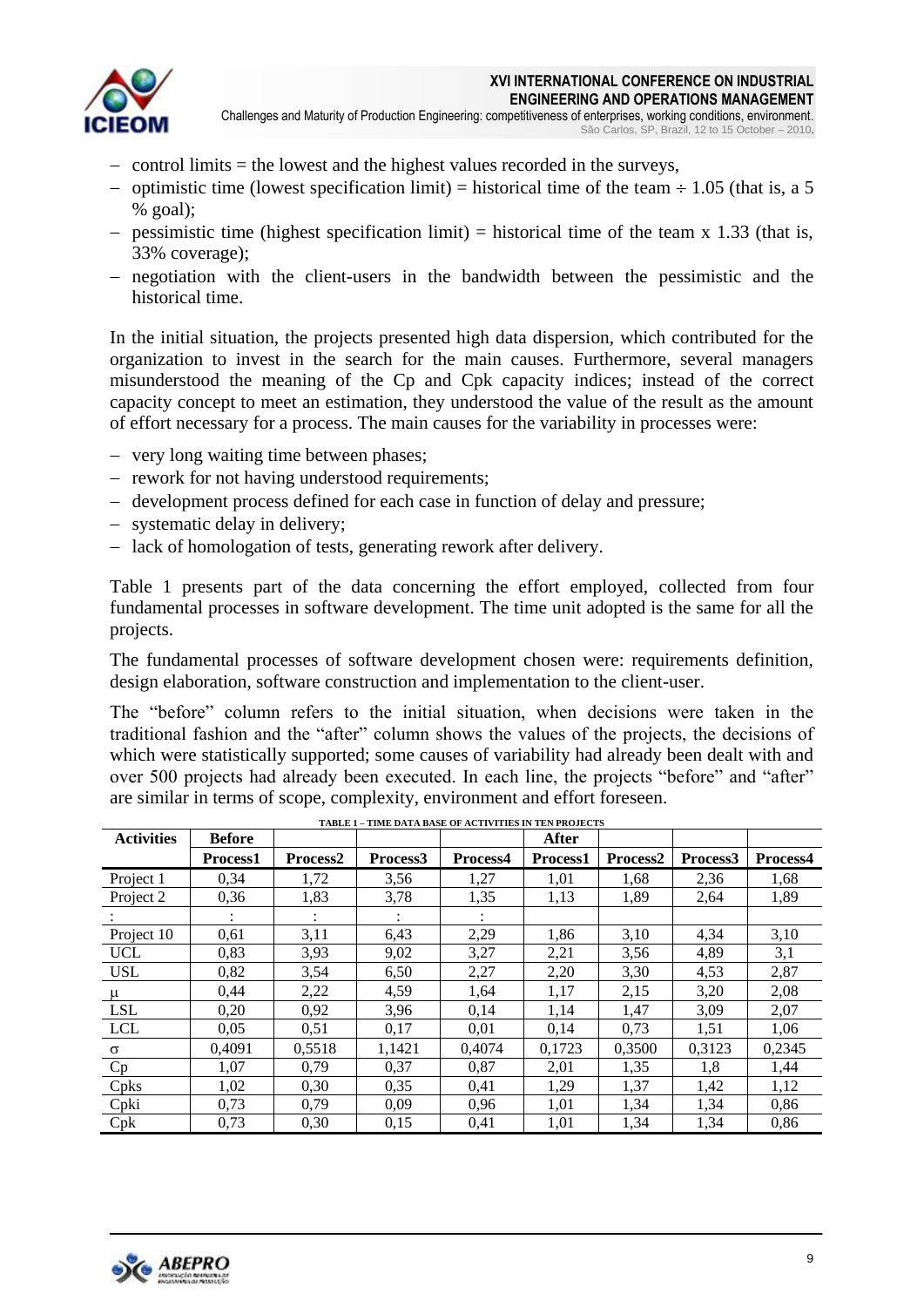

The indices<sup> $\prime$ </sup> values show that the data variability ( $\sigma$ ) was reduced, there was significant increase in the nominal capacity in all four processes (Cp index), timid evolution of the processes capacity as compared to the goals (Cpk index).

The difference between the indices´ values in the different processes show that each specialty of software development reacts differently to capacity control stimuli.

The internal processes more feasible for the control and standardization actions presented the best improvement in nominal capacity as compared to the goals set, whereas the worst results still show problems in product implementation, when the client-user receives the product and can make a comparison between the service ordered and the one delivered.

The most important, however, was to verify that the estimations began to be confirmed in the projects, which caused an increase in client-users' reliability in relation to the maturity with which the company stipulated the estimations (the effect expected for the long term was realized in short and medium-term).

The organization started to more confidently calculate the opportunity cost, for all the situations in which a client-user proposes to accelerate a project and the resources now available are not enough to meet this demand. The two policies adopted were:

- $-$  to compensate the normal unavailability deriving from work (vacations, resting time, training and others), the company expanded its employee team so as to count on a rotating resources contingent to always guarantee an adequate availability of resources;
- $-$  so as to better know the resources available, the company started to calculate the  $Cp$  and Cpk indices for each of its specialized resources (individuals and/or teams) in the different processes, since every time it had to relocate resources, it always did it per type of process to be conducted. For this, it started to calculate the Cp index for each of its resources and established a weight for relocations, as shown at table 2.

| TABLE 1 – TIME DATA BASE OF ACTIVITIES IN TEN PROJECTS (RESULTS) |          |                     |           |
|------------------------------------------------------------------|----------|---------------------|-----------|
| <b>Cp Index</b>                                                  | Cp < 1.0 | $1,0 <$ Cp $< 1,33$ | Cp > 1,33 |
| <b>Bandwidth class</b>                                           |          |                     |           |
| <b>Weight for relocation</b>                                     | 10 %     | $0\%$               | 5 %       |

**TABLE 1 – TIME DATA BASE OF ACTIVITIES IN TEN PROJECTS (RESULTS)**

- $-$  the company modified the procedures for conducting the processes, partitioning the activities to the most, to avoid overcharge of resources and bottlenecks;
- the company elaborated a new criterion for identifying the resources to be relocated:
- $-$  to identify, among all projects being executed, those in which the necessary processes for relocation are not delayed and the activities that are not part of the critical path;
- $-$  to give preference to the projects and processes selected with the highest  $C_p$  capacity index values, as the higher this index, the greatest the process capacity is for meeting the estimation;
- $-$  to systemically recalculate the Cpk capacity index and compare them with the Cp index. When both values fail to converge to the average, this indicates some irregularity and opportunity for improving the process;

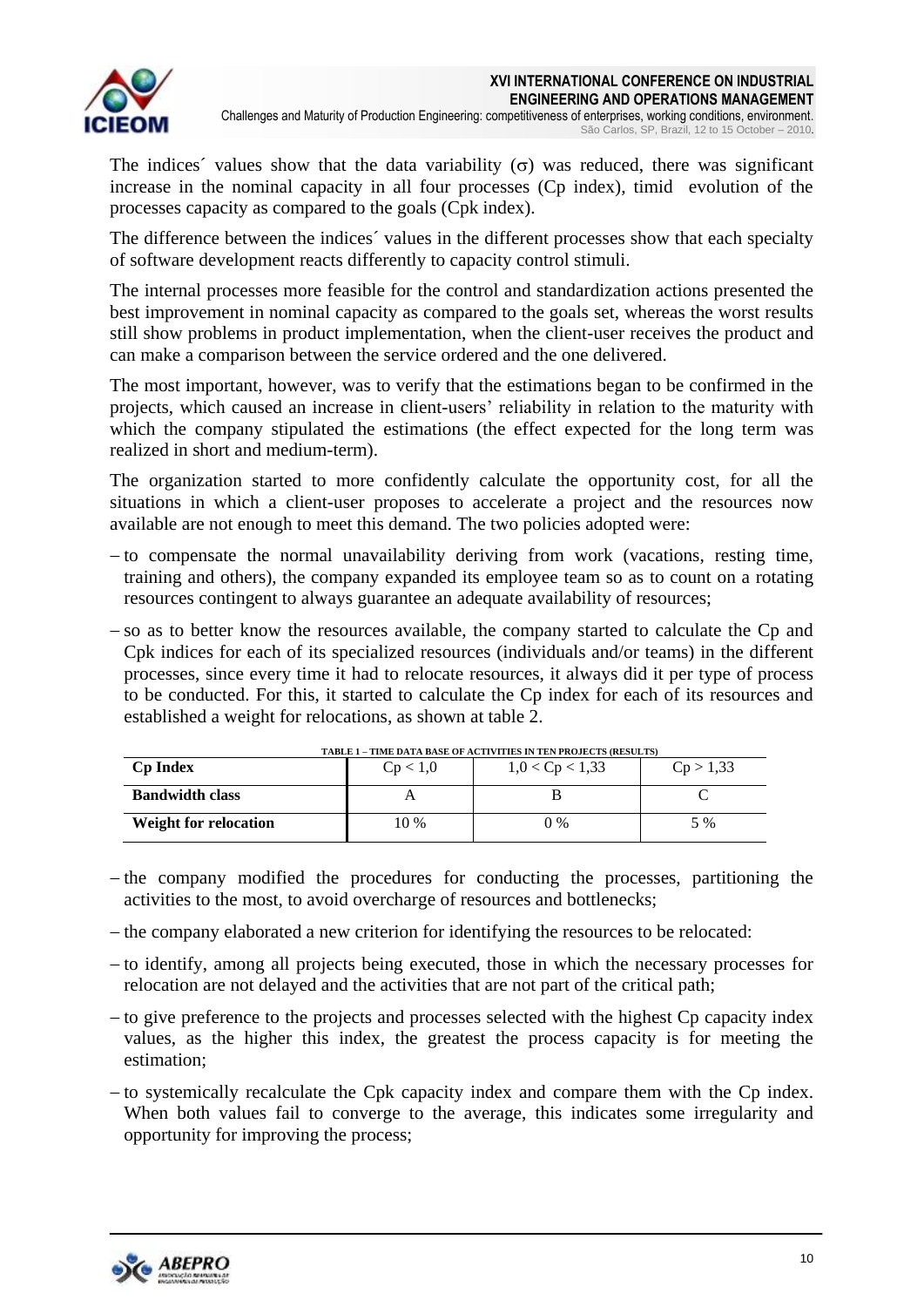

- Challenges and Maturity of Production Engineering: competitiveness of enterprises, working conditions, environment. São Carlos, SP, Brazil, 12 to 15 October – 2010.
- to ordinate the projects that are liable of "losing" resources per Cp capacity index bandwidth:
- $-$  to verify whether the activities may be passed on to the other resources, making the desired resource totally available; in case these resources are unavailable, to verify whether the time to be withdrawn is enough to meet the urgency. In case it is not, to share the delay between both projects.

The opportunity costs composition was adapted to represent costs per effort unit, as shown in Table 3.

| <b>TABLE 3 - OPPORTUNITY COST COMPOSITION</b> |                               |                |      |  |
|-----------------------------------------------|-------------------------------|----------------|------|--|
|                                               |                               | <b>Project</b> |      |  |
| Cost type                                     | Concept                       | Loses          | Gets |  |
| Resource Cost                                 | Effort x unit cost            |                |      |  |
| Delay cost                                    | Resource Cost * % of Cp Index |                |      |  |
| Accommodation of others resources             | 5 % over Resource Cost        |                |      |  |
| Management                                    | 10 % over Resource Cost       |                |      |  |

To demonstrate the procedures, the following relocation case is presented:

*"Project X needed 14 additional time units of a resource for a process. Based on the selection criteria, this resource was available in two other projects - Y (Cp index bandwidth = "C")*  and Z (Cp index bandwidth = "A"), The unit cost of the resource was \$20".

Project Z, according to the criteria, was the best candidate for providing the resource. Considering the criteria adopted, the opportunity cost for this redistribution was \$ 364, which corresponds to an addition of 30% over the resource cost, as shown in Table 4.

| <b>TABLE 4: ASSESSMENT OF THE OPPORTUNITY COST</b> |                      |                        |  |  |
|----------------------------------------------------|----------------------|------------------------|--|--|
|                                                    | Project              |                        |  |  |
| Cost type                                          | <b>Loses</b>         | <b>Gets</b>            |  |  |
| Resource Cost                                      |                      | $$20 \times 14 = $280$ |  |  |
| Delay cost                                         | $$280 * 5 \% = $14$  |                        |  |  |
| Assessment of others resources                     | $$280 * 5 \% = $14$  | $$280 * 5 \% = $14$    |  |  |
| Management                                         | $$280 * 10 \% = $28$ | $$280 * 5 \% = $14$    |  |  |
| Total of each project                              | \$56                 | \$308                  |  |  |
| Main Total                                         |                      | \$364                  |  |  |

After some time, the client-users noticed the importance of making a more accurate planning of their needs and of the use of the developer resources, which also contributed to improve the quality of the products delivered. The client-users started to be stricter about requirements and about the products received.

### **Conclusions**

As in the traditional industry, a single technique is not enough for solving the resources allocation or relocation problem in software development, which paves the way for resorting to different techniques to better explain the result. The purpose of the techniques, therefore, is to highlight the profits and losses of each of the alternatives in different ways.

Experience allows concluding that the use of these indices provides a better accuracy for assessing the process capacity of each of the activities conducted and for each of the individual resources, target of relocation.

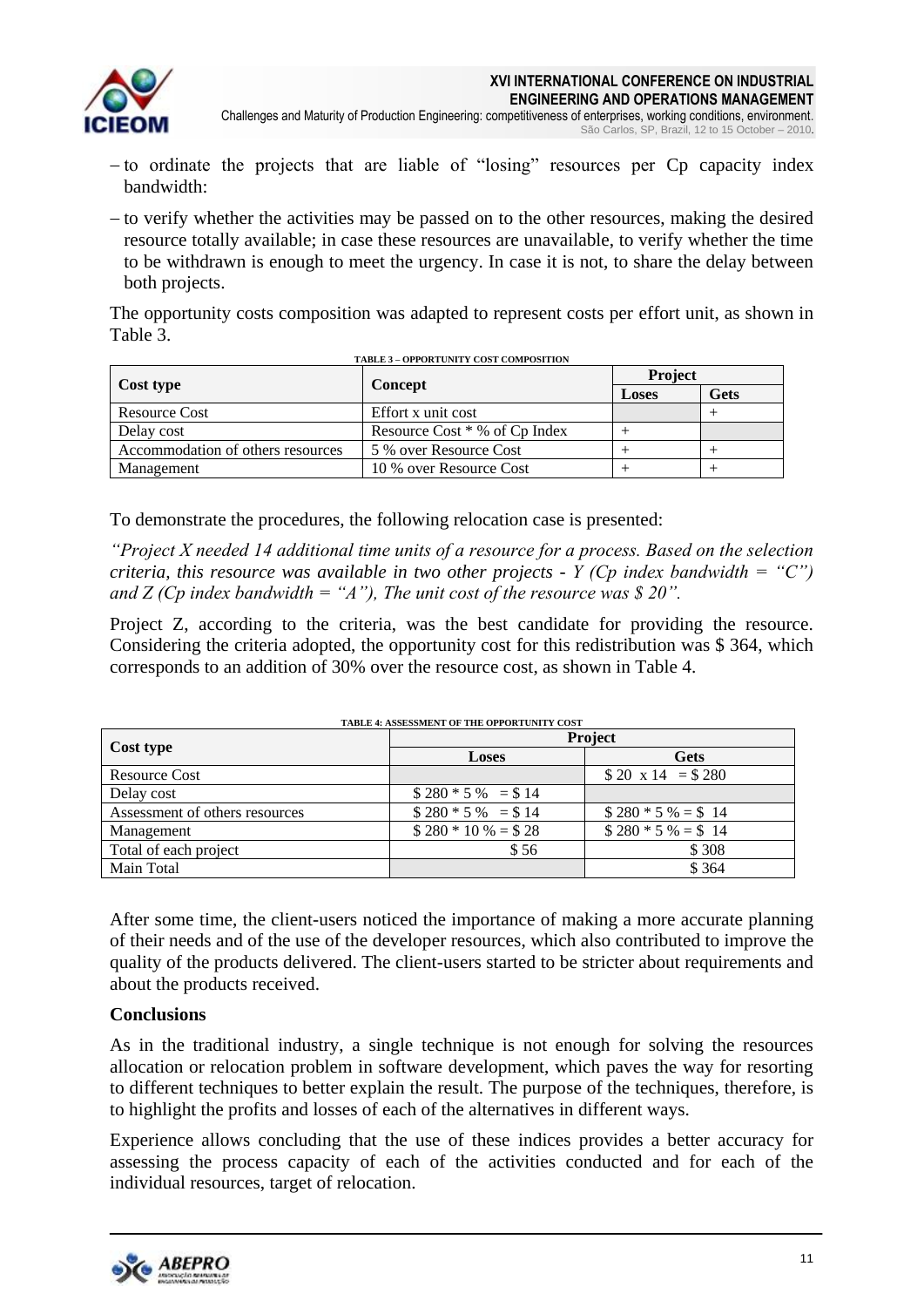

Furthermore, it is reasonable to suppose that, for an organization to enjoy the benefits provided by Six Sigma, it must meet some basic premises, such as managerial availability and adequate budget for control activities, which, in a large number of small companies, may mean an increase in operational costs not supported by the project portfolio.

The importance of assessing the opportunity cost is related to the fact that it more faithfully expresses the cost-benefit relation of any modification that has to be made in a software development project, decisively contributing for improving products quality, combating resources wast, valuing professional work. It becomes a fair measure that may be used as an alternative currency in negotiations with client-users.

### **Acknowledgements**

The authors thank the company researched for having authorized the dissemination of their data.

### **References**

**AMARAL, D. C.; ROZENFELD, H. ARAUJO, C.** *A case study about product development process evaluation*. In: LOUREIRO, G.; C.; CURRAN, R. (editors). Complex systems concurrent engineering: collaboration, technology innovation and sustainability. Springer – Verlag, London, 2007.

**BIEHL, R.E.** *Six Sigma for software. Quality time*. IEEE Software**.** v.21, n.2, p. 68-70. Mar-Apr, 2004.

**CAKMAKCI, M.** *Process improvement: performance analysis of the setup time reduction-SMED in the automobile industry.* The International Journal of Advanced Manufacturing Technology. v.41, n.1-2, mar,2009

**CARD, D.** *Managing Software Quality with defects*. 26th COMPSAC: Computer Software and Applications Conference. Proceedings of IEEE Computer Society. 472-474. aug, 2002.

**CHRISSIS, M. B., KONRAD, M., SHRUM, S.** *CMMI (2nd edition): Guidelines for Process Integration and Product Improvement*, Addison Wesley Professional, 2006.

**DINSMORE, P.C.; COOKE-DAVIES, T.J.** *Right projects done right: from business strategy to successful project Implementation*. John Wiley & Sons - 2006.

**FAN, M.; KUMAR, S.; WHINSTON, A.B.** *Short-term and long-term competition between providers of shrinkwrap software and software as a service*. European Journal of Operational Research. V.196, issue 2, p,661-671, iul 2009.

**FENTON, N. E.; PFLEEGER, S. L.** *Software metrics: a rigorous approach*. International Thomson Computer Press – 2nd Edition - 1997.

**FLORAC, A.; CARLETON**, A.. D. *Measuring the Software Process: Statistical Process Control for Software Process Improvement*, Addison-Wesley, 1999.

**GOH, T. N.; XIE, M.; XIE, W.** *Prioritizing Process in Initial Implementation of Statistical Process Control*, IEEE Transactions on Engineering Management, v.45, Issue 1, p. 66-72, 1998.

**HARRY, M, J.** *Six Sigma: a breakthrough strategy for profitability*. Quality Progress. Vol.31, No. 5, May 1998.

**HARRY, M. J.; SCHROEDER, R.** *Six Sigma: the breakthrough management strategy revolutionising the world's top corporations*. Currency Publishers - 2000.

**HOSSEINIFARD, S.Z.; ABBASI, B.; AHMAD, S; ABDOLLAHIAN, M.** *A transformation technique to estimate the process capability index for non-normal processes*. The Interntional Journal of Advanced Manufacturing Technology. v.40, n.5-6, jan, 2009.

**INNIS, D.E. LALONDE, B.J.** *Customer Service: The key to customer satisfaction, customer loyalty, and market share*. Journal of Business Logistics Vol.15, No.1, 1-27, 1994.

**JALOTE, P.; SAXENA, A.** *Optimum Control Limits for Employing Statistical Process Control in Software Process*, IEEE Transactions on Software Engineering, v. 28, Issue 12, p. 1126-1134, 2002.